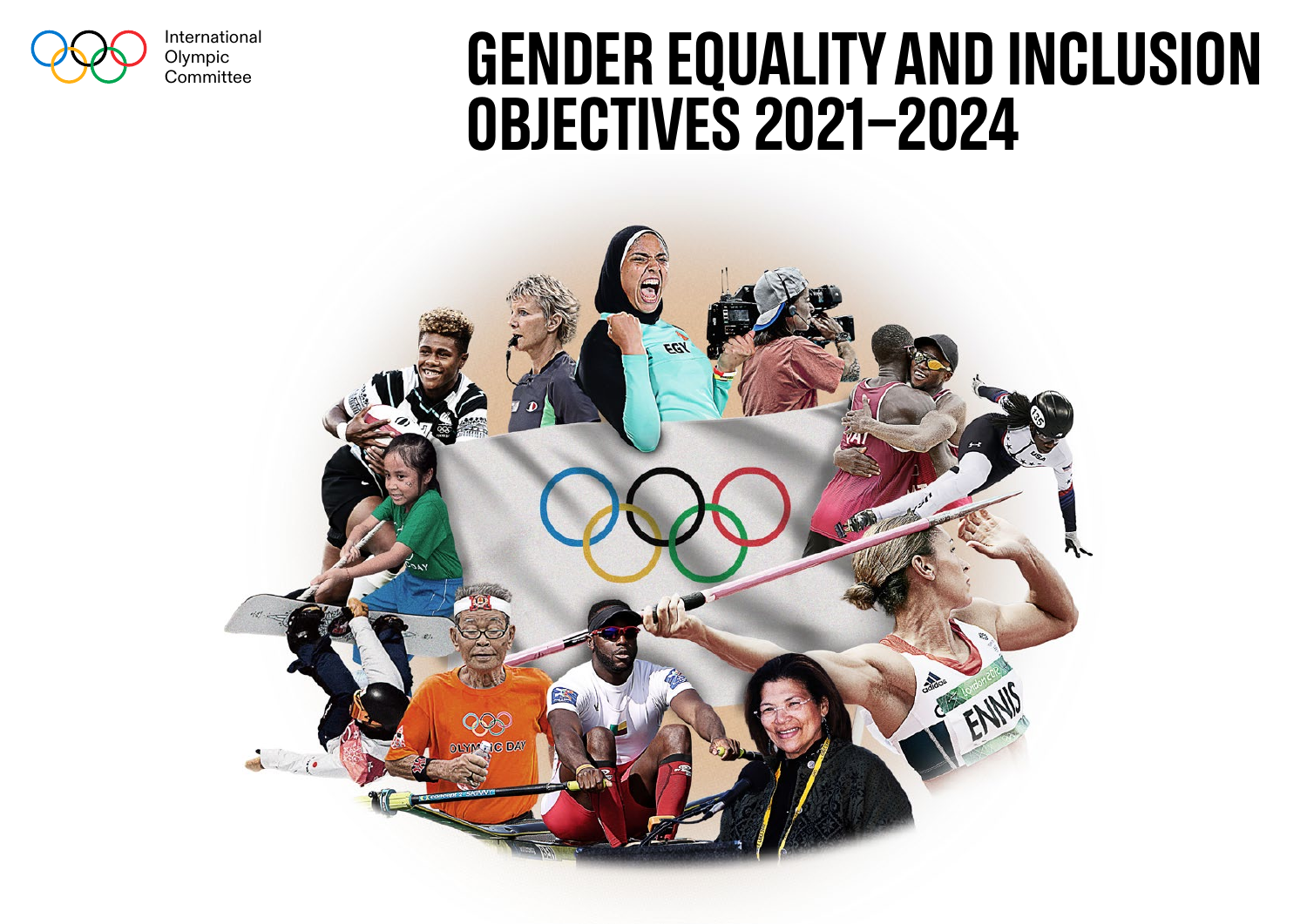# Strategic Framework

To support the implementation of Olympic Agenda 2020+5, we have developed 21 Gender Equality and Inclusion Objectives for 2021- 2024. These objectives build on many of the recommendations of the IOC Gender Equality Review project with the goal of continuing the "promotion of women in sport at all levels and in all structures", whilst ensuring an inclusive approach that accounts for diverse and intersectional identities of women and men.

The Objectives were developed using a strategic framework that covers the IOC's three spheres of responsibility (IOC as an organisation, IOC as Owner of the Olympic Games and IOC as leader of the Olympic Movement) across five focus areas (participation, leadership, safe sport, portrayal and resource allocation).

The focus areas were selected after considering the extensive research to date examining common barriers faced by women in sport as well as today's key gender equality and inclusion challenges in which we believe we can most effectively contribute. Unsurprisingly, these five focus areas are aligned with the principles of UN Women's Sport for Generation Equality initiative. The five focus areas are strongly interrelated and should be considered as a whole.

To establish our objectives for 2021-2024, we have taken into account our roles and activities in each of these spheres as well as the relative degrees of influence and control we have across the five focus areas.

Notably, this framework is aligned with that used for the IOC Sustainability Strategy. This structure has been purposefully chosen in order to further strengthen the synergies between these areas of sustainable development.

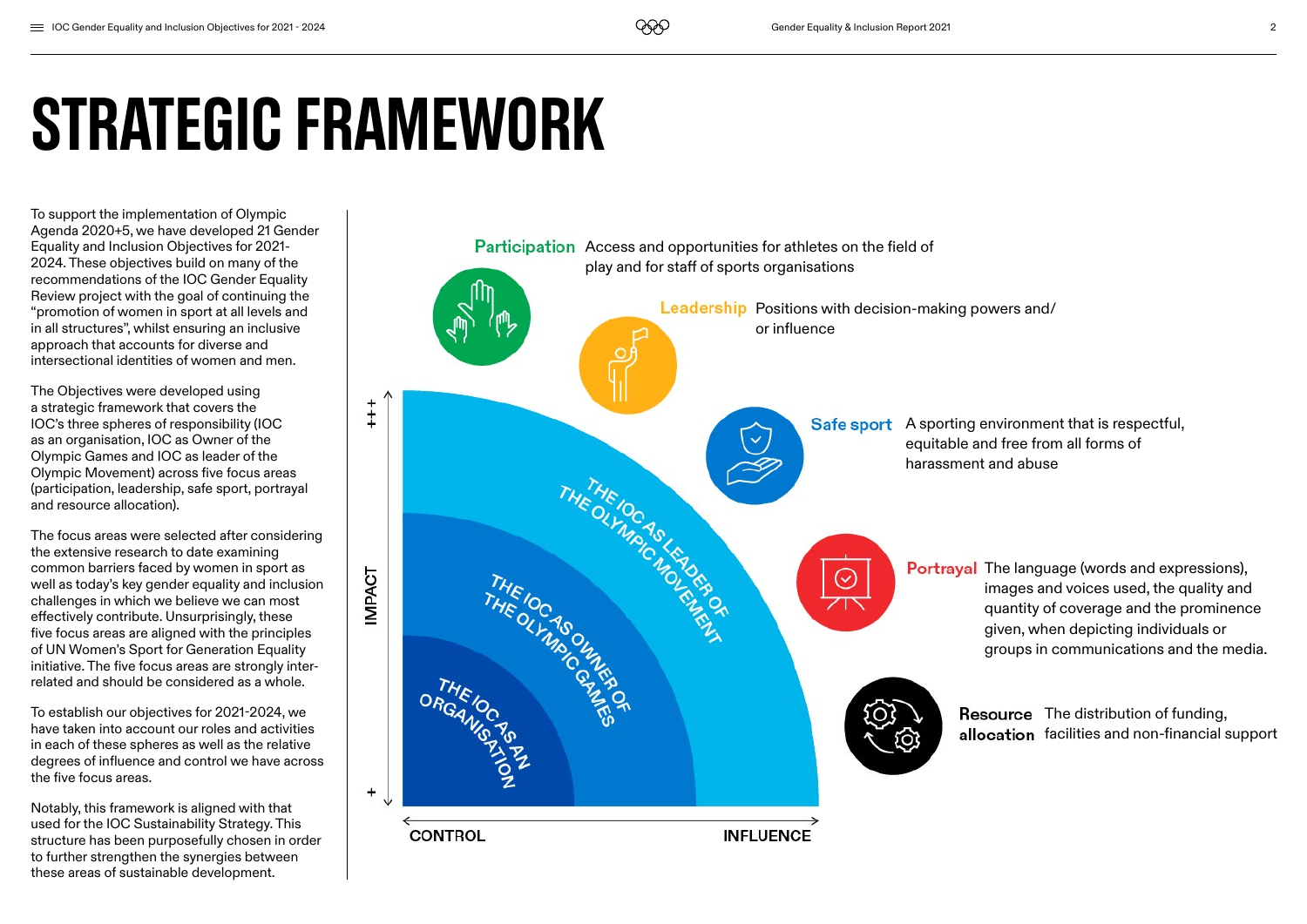## Objectives 2021-2024

|                 | <b>OBJECTIVE</b>                                                                                                                                                                                                                                                                                 | PRELIMINARY MEASUREMENT CRITERIA (NON-EXHAUSTIVE)*                                                                                                                                                                                                                                                                                                                |
|-----------------|--------------------------------------------------------------------------------------------------------------------------------------------------------------------------------------------------------------------------------------------------------------------------------------------------|-------------------------------------------------------------------------------------------------------------------------------------------------------------------------------------------------------------------------------------------------------------------------------------------------------------------------------------------------------------------|
|                 | <b>IOC AS AN ORGANISATION</b>                                                                                                                                                                                                                                                                    |                                                                                                                                                                                                                                                                                                                                                                   |
|                 | Based on the achievements to date (women represent 37.5 per cent of IOC Members, 33.3 per cent of IOC<br>Executive Board members, 48 per cent of IOC commission members and 37 per cent of IOC commission<br>chairs), the IOC to continue to increase gender balance at the IOC governance level | • Percentage of women/men IOC members<br>• Percentage of women/men IOC Executive Board members<br>• Percentage of women/men IOC commission chairs<br>• Percentage of women/men IOC commission members                                                                                                                                                             |
| $\overline{2}$  | The IOC to adopt and implement an IOC Inclusion and Diversity Action Plan for its administration to foster a<br>diverse, inclusive and gender-equal workforce at all levels                                                                                                                      | • Feedback from regular staff surveys assessing the level of inclusion within the<br>IOC workplace culture<br>• Percentage of women/men IOC directors<br>• Percentage of women/men IOC senior managers and staff in Lausanne and<br>Madrid<br>• No. of nationalities in Lausanne and Madrid                                                                       |
| 3               | The IOC to entrench gender-equal portrayal practices for all forms of communications in line with the<br><b>IOC Portrayal Guidelines</b>                                                                                                                                                         | • Evidence of a formal process in place to track the gender breakdown of stories<br>and posts across our various communication platforms<br>• Results of regular IOC pay audit to assess the gender pay gap among staff<br>• Percentage of women/men participating in IOC internal training<br>• Percentage of women/men participating in IOC programmes          |
| 4               | The IOC to continue gender-equal and fair allocation of resources and benefits (e.g. IOC Young Leaders<br>programme, staff remuneration)                                                                                                                                                         | In many respects, this objective has already been achieved; however, vigilance<br>is required to ensure that this remains the case going forward.<br>• Results of regular IOC pay audit to assess the gender pay gap among staff<br>• Percentage of women/men participating in IOC internal training<br>• Percentage of women/men participating in IOC programmes |
|                 | IOC AS THE OWNER OF THE OLYMPIC GAMES                                                                                                                                                                                                                                                            |                                                                                                                                                                                                                                                                                                                                                                   |
| $5\overline{5}$ | The IOC to mainstream gender equality in all aspects of the Olympic Games and Youth Olympic Games<br>(YOG), including by revising relevant existing operational requirements                                                                                                                     | • Evidence of a systematic review of all Olympic Games-related policies and<br>requirements                                                                                                                                                                                                                                                                       |
| 6               | The IOC, in collaboration with IFs and NOCs, to foster gender balance, non-discriminatory and fair<br>participation in the Olympic Games and YOG through the Olympic programme and competition schedule<br>(including athlete quotas, number of medal events and competition format)             | • No. of quota places for women and male athletes at the Olympic Games and<br>Youth Olympic Games<br>• No. of sports with equal medal events for women and men<br>• No. of hours of competition and no. of medal events per gender per day of the<br>Olympic programme                                                                                            |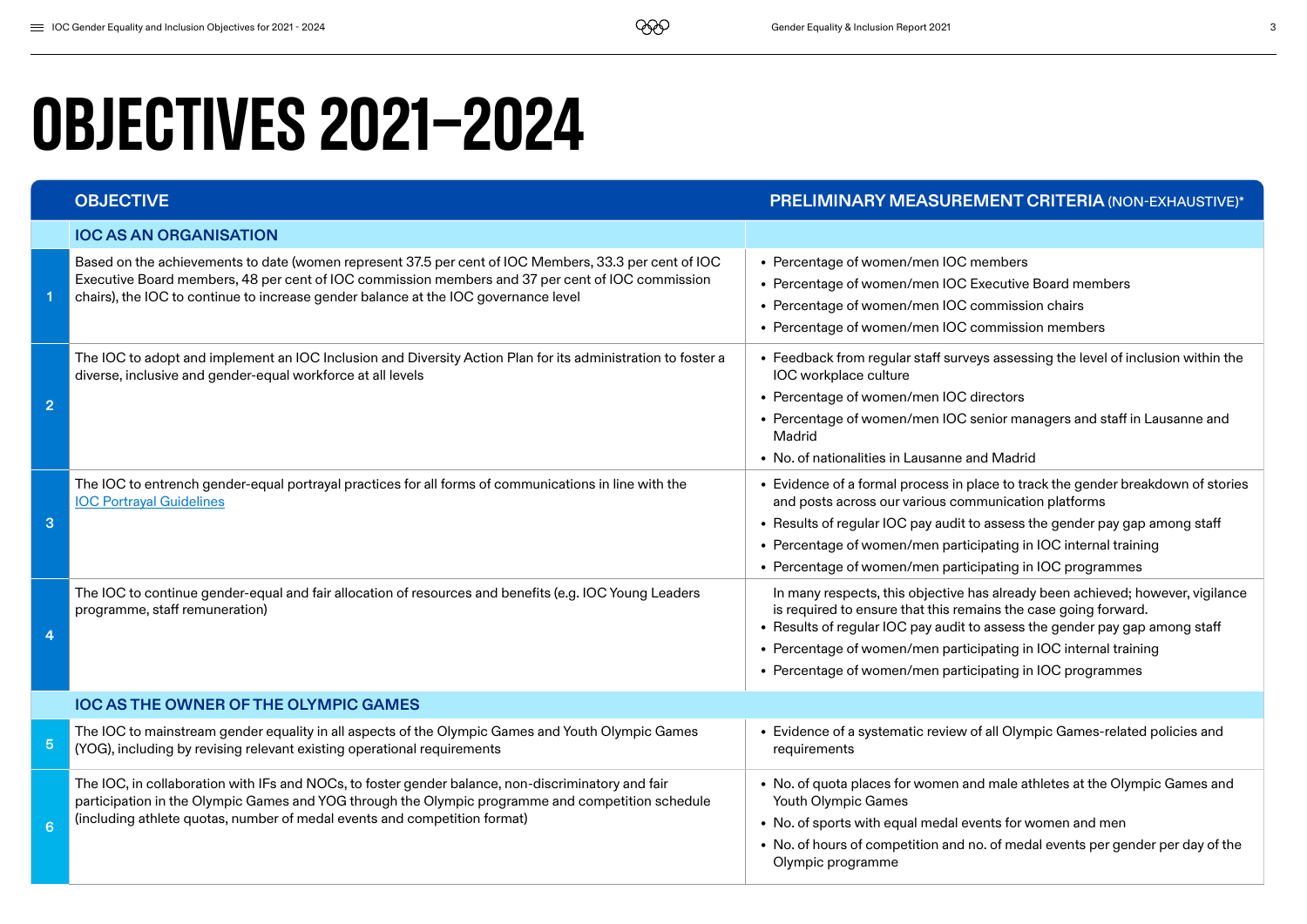|                 | <b>OBJECTIVE</b>                                                                                                                                                                                                                                                                                         | PRELIMINARY MEASUREMENT CRITERIA (NON-EXHAUSTIVE)*                                                                                                                                                                                                                                                                                                                 |
|-----------------|----------------------------------------------------------------------------------------------------------------------------------------------------------------------------------------------------------------------------------------------------------------------------------------------------------|--------------------------------------------------------------------------------------------------------------------------------------------------------------------------------------------------------------------------------------------------------------------------------------------------------------------------------------------------------------------|
|                 | The IOC to recommend NOCs strive for gender balance in their Games leadership roles, with at least 30 per<br>cent women (such as chefs de mission, deputy chefs de mission and team leaders)                                                                                                             | • No. of women accredited to the Olympic Games and Youth Olympic Games in<br>key NOC leadership roles, such as chefs de mission, deputy chefs de mission,<br>team leaders, doctors, and coaches                                                                                                                                                                    |
| 8               | The IOC to encourage IFs to transition to gender-balanced representation among their International Technical<br>Officials (ITOs) at the Olympic Games, taking into account that women represented 29 per cent of ITOs at Rio<br>2016 and 31 per cent at PyeongChang 2018                                 | • No. of women technical officials at the Olympic Games and Youth Olympic<br>Games                                                                                                                                                                                                                                                                                 |
| $\overline{9}$  | The IOC to encourage OCOGs to strive for gender balance in their leadership, particularly in the composition<br>of their governance body and their senior executive level                                                                                                                                | • Percentage of women/men in OCOG governing body(ies)<br>• Percentage of women/men in OCOG senior executive positions<br>• Percentage of women/men in OCOG staff<br>• Percentage of women/men among volunteers                                                                                                                                                     |
| 10              | The IOC to ensure that consideration for the safeguarding of athletes (specifically women and girls) is<br>included at every stage of the lifecycle of the Olympic Games and YOG, across all policies and programmes,<br>in line with the IOC Safe Sport Objectives 2021-2024 (e.g. rooming allocations) | • Evidence of the implementation of the IOC Safe Sport Objectives for 2021-2024<br>with the development of specific resources and support systems for female<br>athletes and marginalised where appropriate                                                                                                                                                        |
| 11              | The IOC to work with its stakeholders (Rights-Holding Broadcasters, Olympic Partners, the media and<br>non-rights-holders) to ensure the implementation of gender-equal and fair portrayal practices in their<br>communications around the Olympic Games and YOG                                         | • Evidence of workshops, presentations and discussions with stakeholders<br>regarding the importance of gender-equal and fair portrayal practices<br>• Revision of the IOC Media Rights Agreements and other policies as appropriate                                                                                                                               |
| 12 <sub>2</sub> | The IOC to continue to assess gender-equality implications in the allocation of resources to IFs and NOCs to<br>facilitate their participation in the Olympic Games and YOG                                                                                                                              | In many respects, this objective has already been achieved; however, vigilance<br>is required to ensure that this remains the case going forward<br>Measure:<br>• No. of events using different venues for women's and men's events<br>• Percentage of women/men Olympic Games scholarships holders                                                                |
|                 | <b>IOC AS LEADER OF THE OLYMPIC MOVEMENT</b>                                                                                                                                                                                                                                                             |                                                                                                                                                                                                                                                                                                                                                                    |
| 13              | The IOC to continue to support initiatives that foster equal participation of women and girls, from grassroots<br>to high-performance sport, to close the play gap (e.g. Women and Sport Awards, Sport and Active Society<br>Programmes, Olympic Solidarity Programmes)                                  | • Evidence that a gender lens is systematically applied to all guidelines and<br>project frameworks aimed at fostering equal participation of women and girls in<br>sport from the grassroots to the high-performance level                                                                                                                                        |
| 14              | As part of good governance, the IOC to encourage IFs and NOCs to transition to gender balanced<br>representation in their decision-making bodies, with a minimum of 30 per cent women's representation                                                                                                   | • No. of NOCs and IFs with women representing more than 30 per cent of members<br>on their governing bodies (Executive Committees, Councils, Congresses, etc.)<br>• Percentage women/men chairing IF and NOC Commissions<br>• No. of NOCs and IFs that include gender equality as a criterion within statutes<br>and policies pertaining to their governing bodies |
| 15              | Taking into account that women represent 10 per cent of coaches at the Olympic Games, the IOC to<br>coordinate the development of an action plan in collaboration with IFs and NOCs, for more women to be<br>eligible and selected to participate in World Championships and the Olympic Games           | • Existence of an action plan to increase the number of women eligible and<br>selected to participate in World Championships and the Olympic Games                                                                                                                                                                                                                 |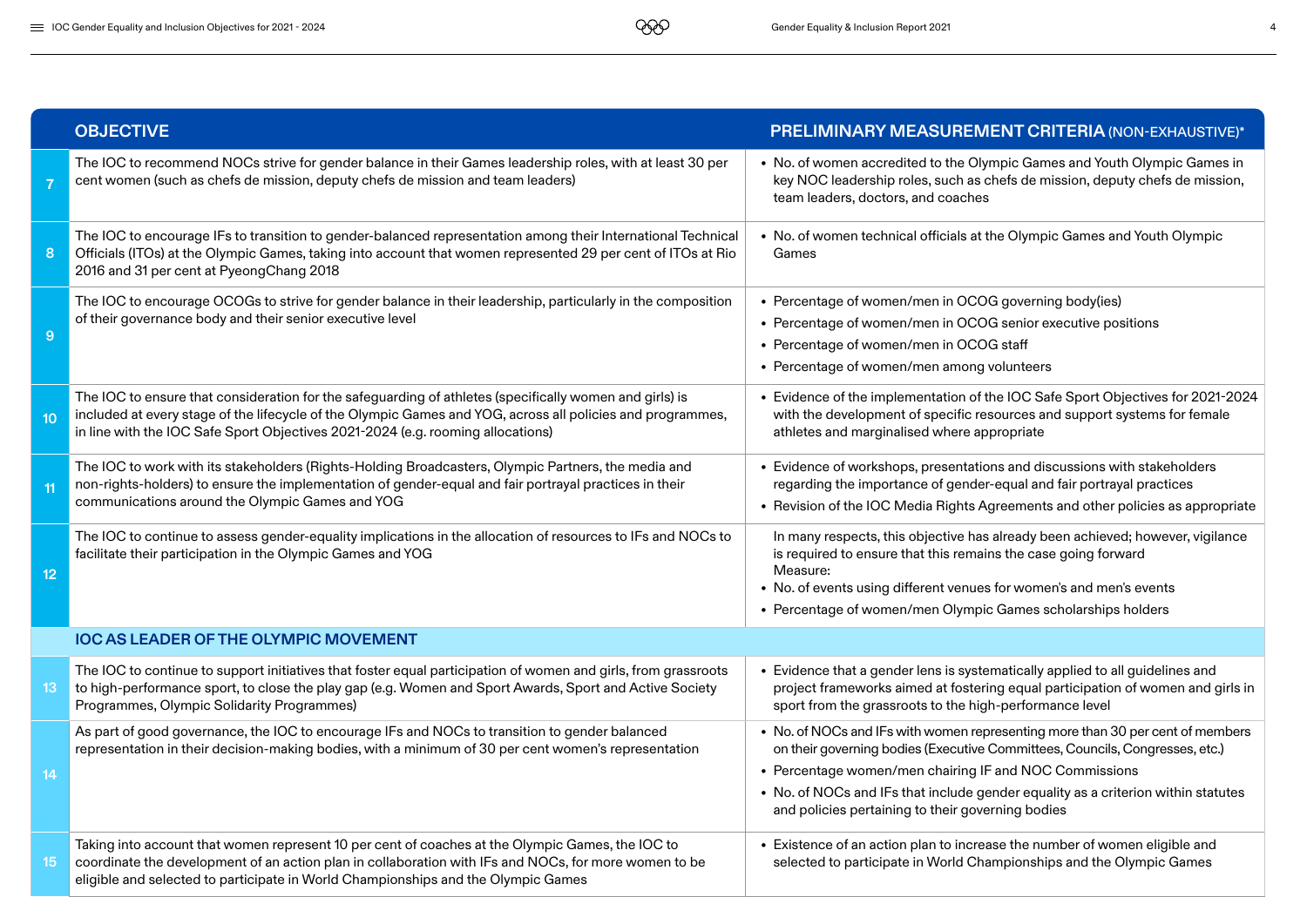|                 | <b>OBJECTIVE</b>                                                                                                                                                                                                                                                                                                                                                            | <b>PRELIMINARY MEASUREMENT CRITERIA (NON-EXHAUSTIVE)*</b>                                                                                                                                          |
|-----------------|-----------------------------------------------------------------------------------------------------------------------------------------------------------------------------------------------------------------------------------------------------------------------------------------------------------------------------------------------------------------------------|----------------------------------------------------------------------------------------------------------------------------------------------------------------------------------------------------|
|                 | The IOC to continue to support IFs and NOCs to implement safeguarding policies and procedures in line with<br>the IOC Safeguarding Toolkit and ensure they have a designated person who has completed the International<br>Safeguarding Officer in Sport Certificate course or equivalent (which includes a module on vulnerable groups<br>(in particular women and girls)) | • No. of IFs and NOCs with an accredited safeguarding officer<br>• No. of IFs and NOCs with a safeguarding policy                                                                                  |
| $\overline{17}$ | The IOC to encourage IFs and NOCs to entrench gender-equal portrayal practices in all forms of<br>communication, in line with the IOC Portrayal Guidelines                                                                                                                                                                                                                  | • No. of IFs and NOCs that are aware of the <b>IOC Portrayal Guidelines</b>                                                                                                                        |
|                 | The IOC to encourage IFs and NOCs to include gender equality as a criterion in decisions regarding resource<br>allocation (e.g. particularly prize money, payments)                                                                                                                                                                                                         | • No. of IFs and NOCs allocating equal prize money and allowances<br>• Evidence that IFs and NOCs are equally supporting women and men in terms of<br>the provision of funding and human resources |
|                 | The IOC to provide mechanisms and platforms to ensure the exchange of information and best practices<br>between Olympic Movement stakeholders                                                                                                                                                                                                                               | • Evidence of mechanisms and platforms provided by the IOC to foster the<br>exchange of information and best practices between Olympic Movement<br>stakeholders                                    |
| 20              | The IOC to implement a reporting system to monitor and measure the progress made towards gender<br>equality in the Olympic Movement                                                                                                                                                                                                                                         | Evidence of a system in place to monitor key gender equality progress<br>indicators across the Olympic Movement                                                                                    |
| 2 <sup>1</sup>  | The IOC to encourage Olympic Movement stakeholders to join the UN Women Sports for Generation Equality<br>Initiative to demonstrate their leadership in advancing gender equality and commitment to accelerating<br>progress                                                                                                                                                | • No. of IFs and NOCs that join UN Women's Sport for Generation Equality<br>Initiative                                                                                                             |

These measurements are under review and subject to change

### Feedback and continuous dialogue

Gender equality, inclusion and diversity are viewed and understood differently according to where you are around the world, requiring a culturally sensitive lens and tailored approach to ensure meaningful and consistent progress. Our gender equality, inclusion and diversity work considers both the cultural and social contexts of our stakeholders, promoting an "adopt-andadapt" approach, and is only possible through the active collaboration and participation of numerous stakeholders.

We intend to continue in this spirit of open dialogue and cooperation, and therefore we welcome feedback, comments and suggestions for further improvements as we go forward.

To do so, please contact us either in English, French or Spanish at [genderequality@olympic.org](http://genderequality@olympic.org)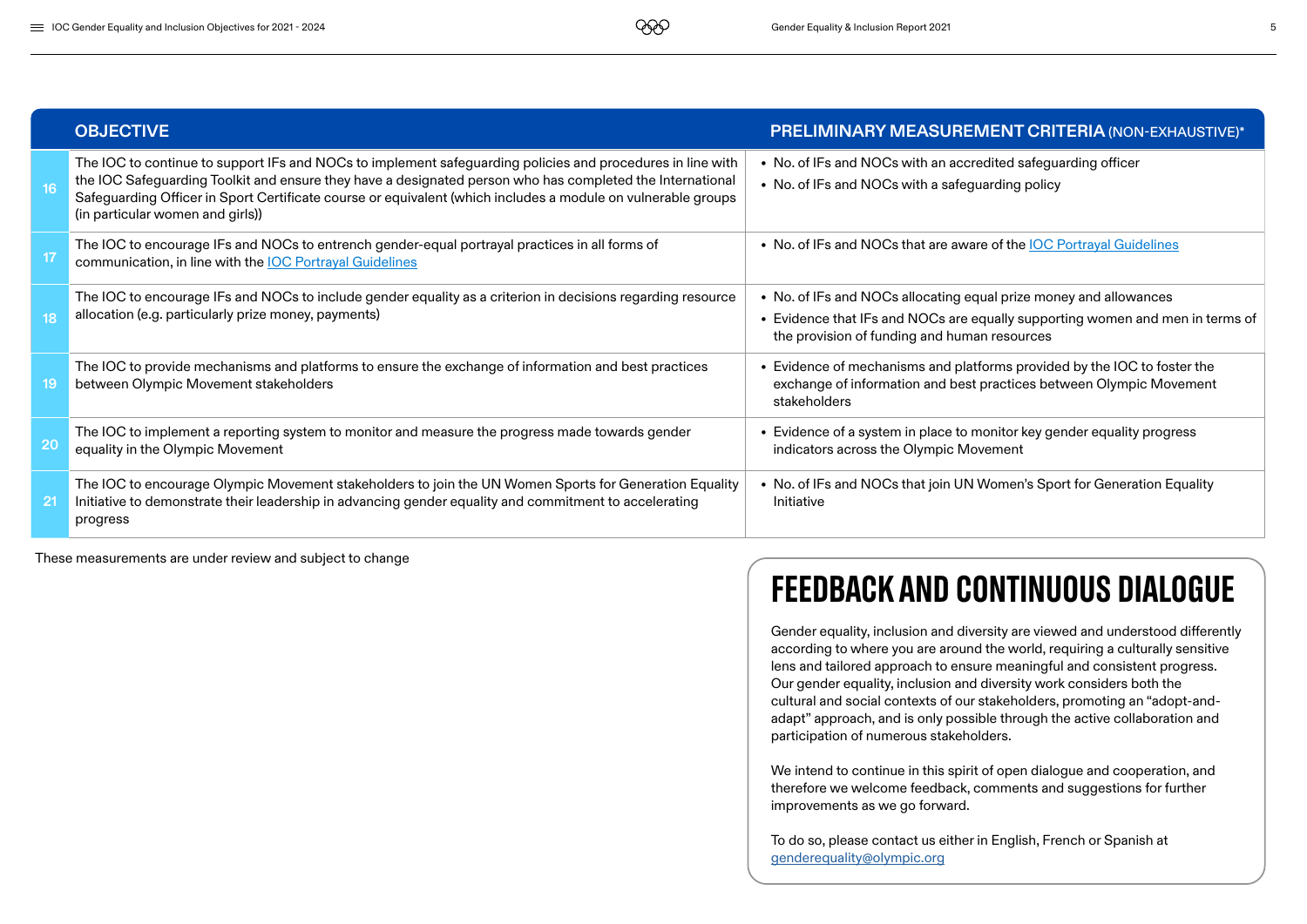## **GLOSSARY**

#### Active Allyship:

Actively using your position of privilege to demonstrate support and create space for the voices and perspectives of under-represented or marginalised groups to be heard. (Based on definitions from UN Women and Catalyst)

#### Gender:

Refers to socially constructed roles, behaviours, activities and attributes that a given society considers appropriate for women and men. (UN Women)

#### Gender Bias:

Prejudiced actions or thoughts that affect a person or a group of people based on their perceived gender. Gender bias either implicitly/unconsciously or explicitly/ consciously favours one gender over another, leading to unequal and/or unfair treatment. It is a form of gender discrimination. (European Institute for Gender Equality (EIGE))

#### Gender Equality:

The equal rights, responsibilities and opportunities of women and men and girls and boys. (UN Women)

#### Gender Equity:

The process of being fair to men and women. To ensure fairness, measures must often be put in place to compensate for the historical and social disadvantages that prevent women and men from operating on a level playing field. Equity is a mean. Equality is the result. (UNESCO)

#### Gender Balance:

Equal participation and representation of women and men in all areas of work, projects, programmes or communication. (EIGE).

#### Gender Mainstreaming:

A strategy or means to achieve the goal of gender equality, which assesses the implications for women and men in all activities carried out by an organisation so that women and men benefit equally, and inequality is not perpetuated. (Based on definitions from EIGE and ILO)

#### Gender Identity:

People's inner sense of their gender, which may or may not correspond with the sex they were assigned at birth. (Catalyst)

#### Inclusion:

Creating an environment that is respectful and welcoming to all, and where people feel confident to be themselves and make a full contribution. (This definition is based on a collection of UN and Corporate sector definitions, including McKinsey, Catalyst and UN Economic and Social Affairs).

#### Intersectional Equality:

A system of equality that recognises how different forms of inequality (including those relating to gender, race, ethnicity, socio-economic status, religion, sexual orientation, health status, disability, and gender identity) can interact and compound experiences of discrimination then works to address the root causes of inequality and thereby tackle overlapping forms of discrimination, simultaneously. (Kimberlé Crenshaw, professor of law at UCLA and Columbia Law School)

### Sex:

Assigned at birth and refers to the biological characteristics that define a person as female, male or intersex. (WHO)

#### WOMAN-

Refers to a gender identity and/or female adult person. (Based on definitions from UN Women, Catalyst and WHO). In this publication it has been used as a gender identity. In this publication it has been used as a gender identity.